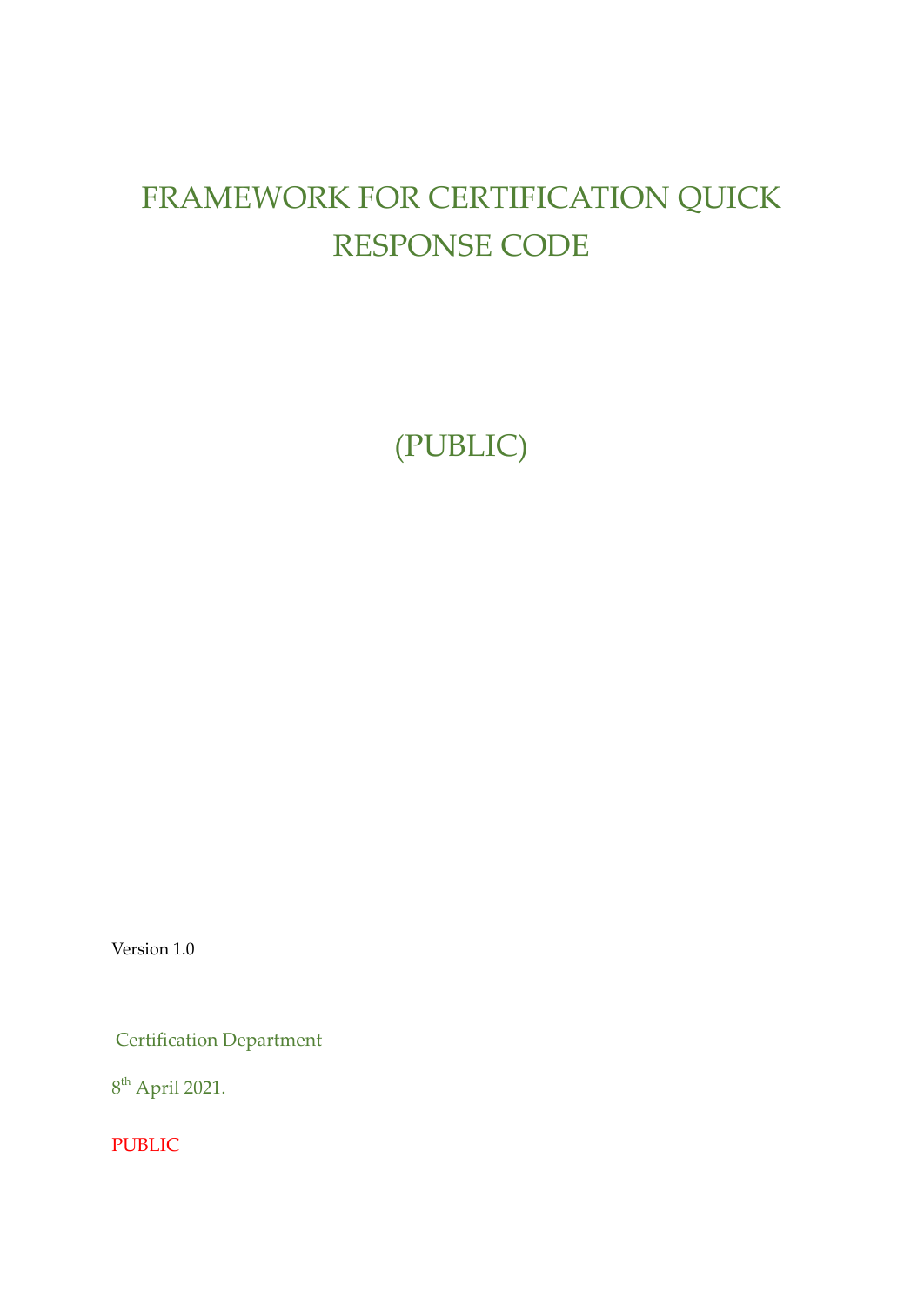## **Contents**

| Introduction |                                                                | 3              |
|--------------|----------------------------------------------------------------|----------------|
| 1.1          | Purpose                                                        | 3              |
| 1.2          | Objective                                                      | 3              |
| 1.2.1        | Interoperability Requirements                                  | 4              |
| 1.3          | Target                                                         | $\overline{4}$ |
| 2.1          | Application for Third Party QR Certification                   | 5              |
| 2.2          | <b>Application Business Requirements.</b>                      | 5              |
| 4.0          | <b>Certification Process</b>                                   | 8              |
|              | Appendix A - License Categories and Allocated EMV Tag Elements | 9              |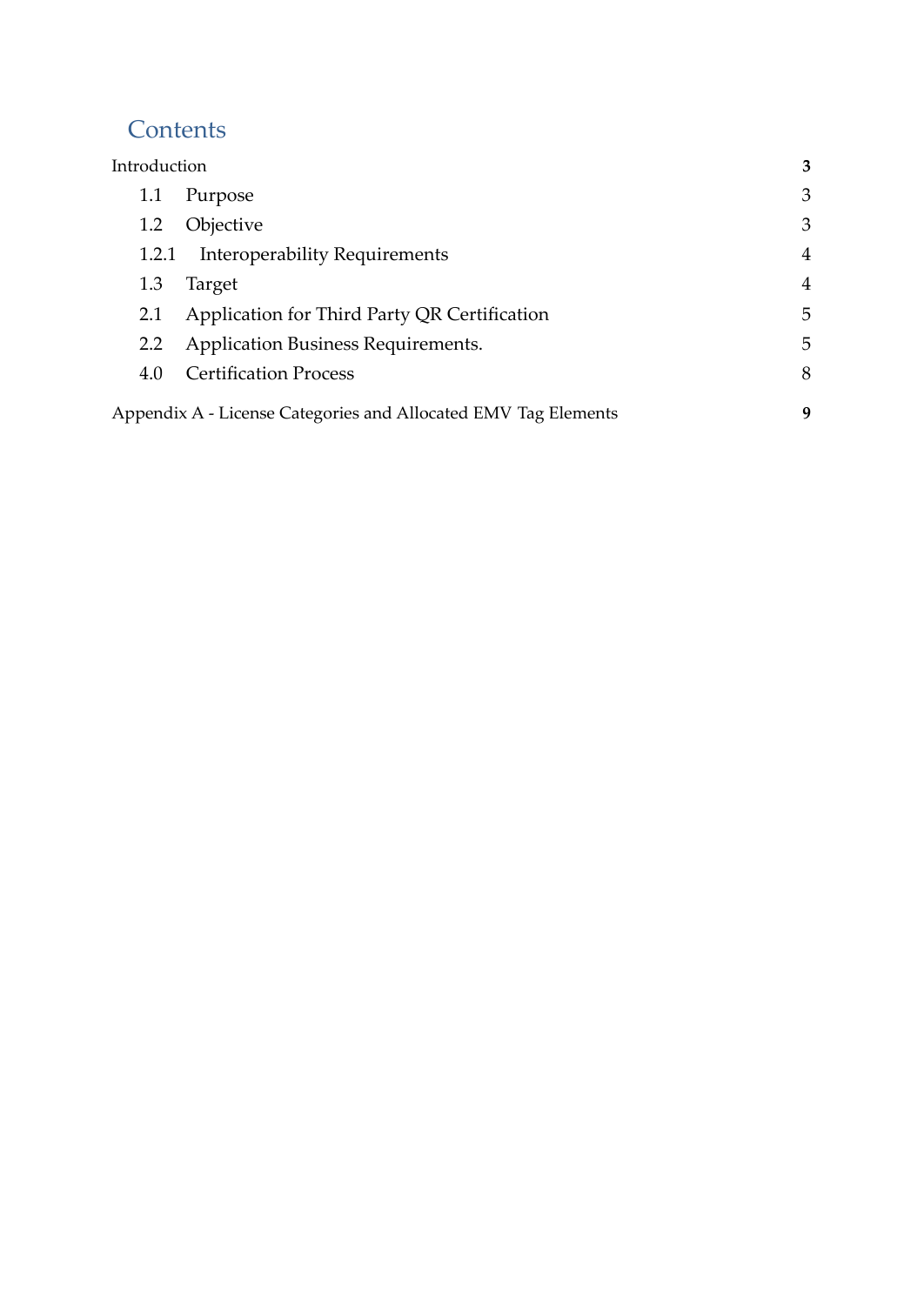#### <span id="page-2-0"></span>**1. Introduction**

The Central Bank of Nigeria on the 13th of January 2021 issued a National Quick Response Code framework outlining the basic requirements and expectations of the various stakeholders. The framework saddles NIBSS – the Payments Terminal Service Aggregator (PTSA) for the financial ecosystem – with the responsibility of driving interoperability.

Consequently, NIBSS is also responsible for the certification and recertification of all QR code schemes on behalf of the Industry. This is to ensure QR codes issued in the country will meet all required standards and minimum specifications as posited in the CBN framework and this document.

#### <span id="page-2-1"></span>**1.1 Purpose**

This document details the requirements for certifying independent QR codes developed by applicant institutions, this will allow NIBSS to certify QR Code Schemes operating in the country inclusive of issuers and developers.

## <span id="page-2-2"></span>**1.2 Objective**

This section highlights the overall objective of the framework which involves enabling:

- 1. **Payer Issuers of scheme A to successfully pay merchants acquired in Scheme B and vice versa**: For example, institution A integrated to scheme A only but wishes to enable its end-users to pay merchants belonging to scheme B using the same app interface and vice versa.
- **2. Any payer issuer mobile application process QR-based transactions:** This includes all payer applications not necessarily integrated into any scheme but hope to benefit from scheme interoperability.



**Figure 1: Visual representation of the framework objective**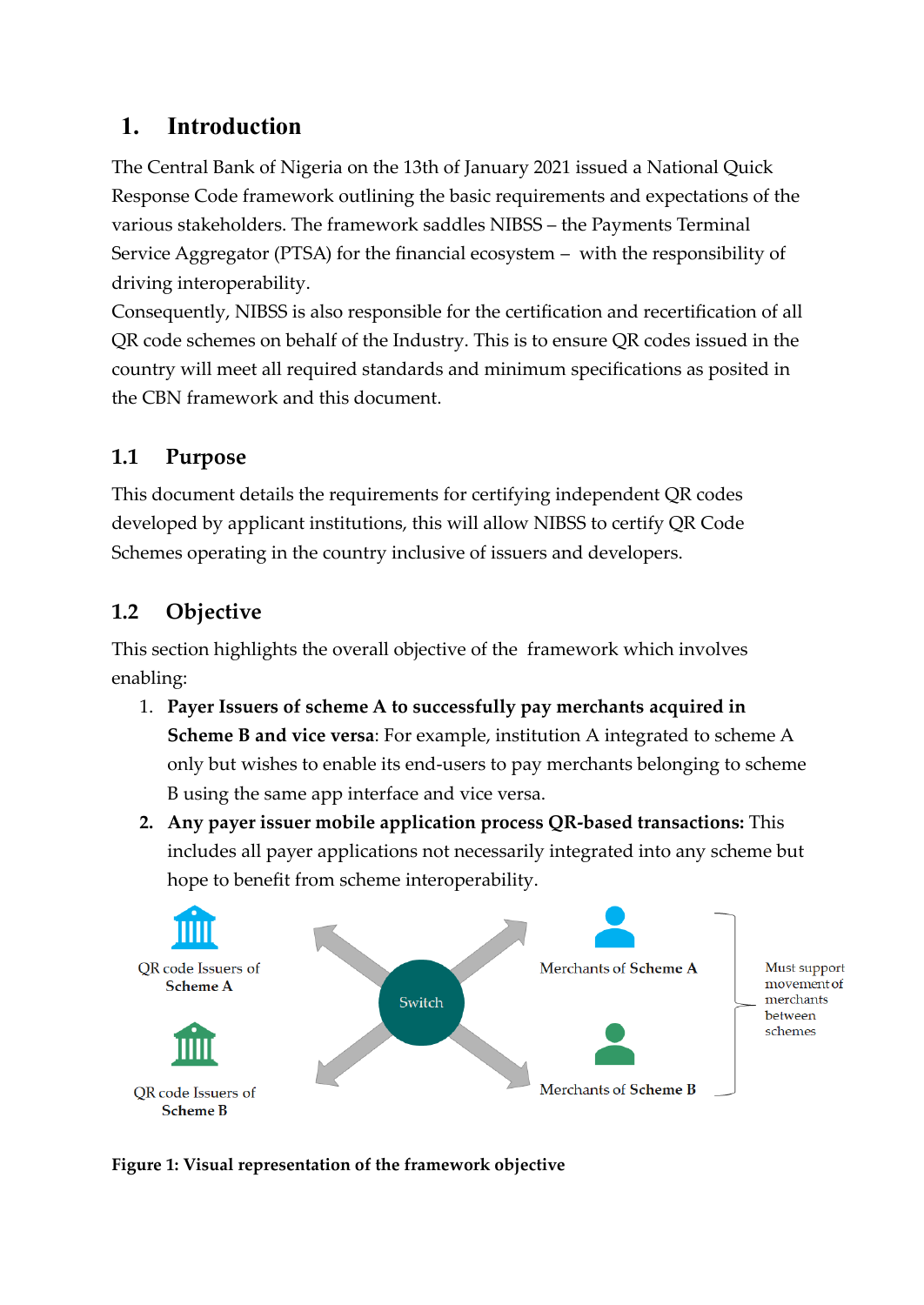#### <span id="page-3-0"></span>**1.2.1 Interoperability Requirements**

- 1. **Common QR code standard**: The common QR code standard adopted for this framework is the EMV QR Code specification for Payments Systems (EMV QRCPS - published by EMVCo in July 2019) Standard, however, other independent QR code standards can be considered if it demonstrates seamless interoperability with the EMV standard as stated in CBN's National QR code framework. The QR code must be able to support multiple payment schemes per the EMV standard.
- 2. **Scheme Aggregator and Switch**: A scheme aggregator is critical to ensure interoperability in the QR code payment ecosystem. The scheme aggregator role would be played by the PTSA as defined by CBN in the National QR code framework and would facilitate compatibility with all third-party systems.

#### <span id="page-3-1"></span>**1.3 Target**

The target audience of this framework include:

- 1. QR code Issuers
- 2. QR code Payment Processors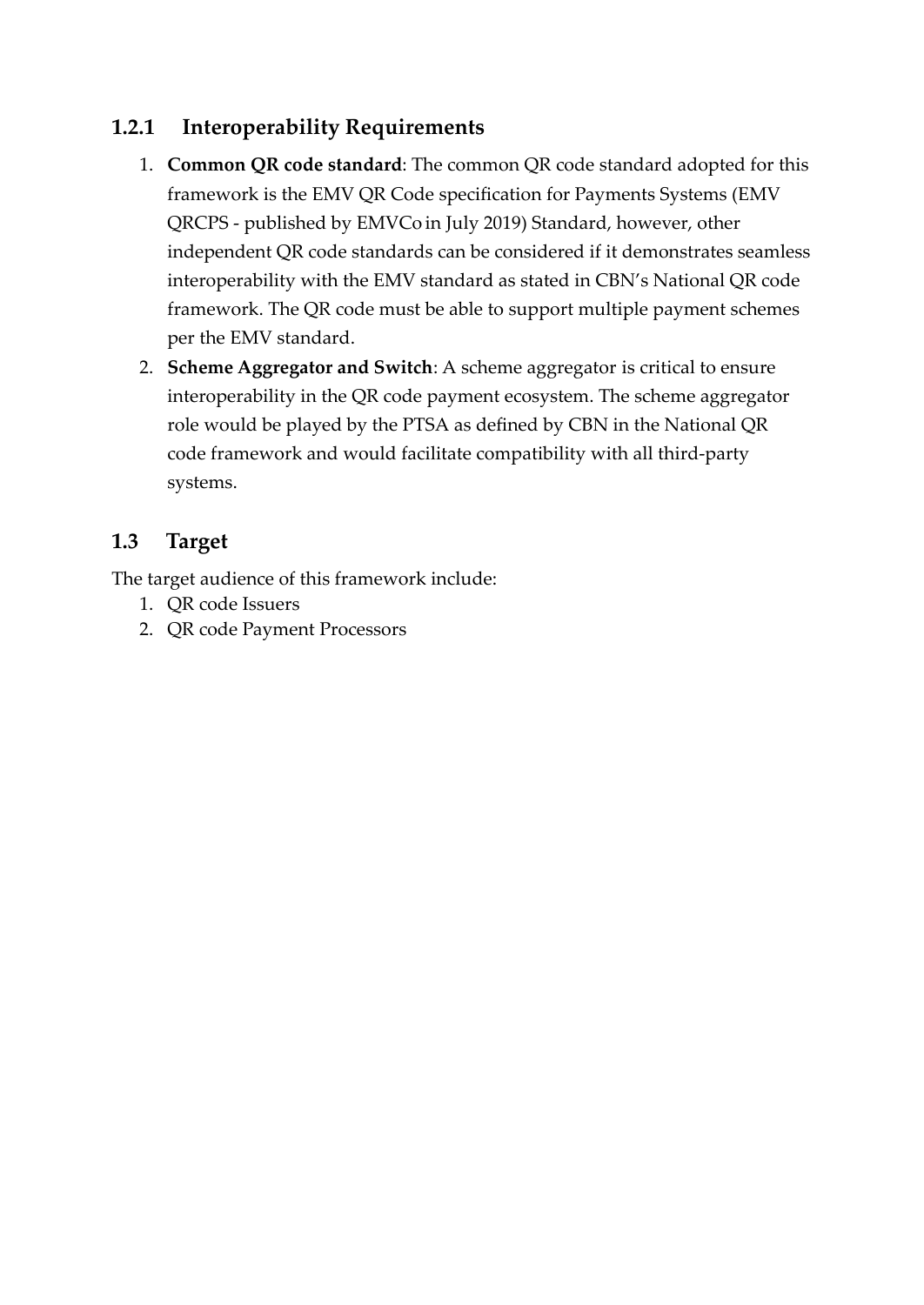#### <span id="page-4-0"></span>**2.1 Application for Third Party QR Certification**

Stakeholders that wish to have their QR Schemes certified by NIBSS for interoperability with other industry QR code schemes must formally apply for consideration.

The process for Application is as detailed below:

- 1. Applicants must have the required license see Appendix A below for more details. Applicants with multiple licenses must present one for certification and integration.
- 2. Applicants shall apply for certification and integration via a formal request to NIBSS.
- 3. The applicant will be required to execute a Non-Disclosure Agreement (NDA) with NIBSS in addition to other business requirements as stated in section 3.0 below.
- 4. A fee of N1,000,000.00 only is charged for the certification process. The Applicant must make the payment before the commencement of the implementation.
- 5. Upon payment confirmation and approval of the applicant's request, NIBSS will commence certification and integration exercise as required.
- 6. Any significant change/update to the QR solution or its software that may require a re-implementation shall be subject to a review by NIBSS. The applicant is required to notify NIBSS of such changes. Where the change is substantial, NIBSS may require that the customer re-apply for implementation. Additionally, NIBSS reserves the right to discontinue the certification process.

#### **2.2 Application Business Requirements.**

The following are required documentation that must be provided by interested stakeholders as part of Phase I.

- 1. Formal request for QR Certification: Applicants will submit a formal Letter of intent in hard copy directing it to the Managing Director (MD), Nigeria Interbank Settlement System, Plc.
- 2. Certificate of Incorporation.
- 3. Company profile.
- 4. Corporate Affairs Commission Form 07 Particulars of Directors.
- 5. Corporate Affairs Commission Form 02 Statement of company's share capital.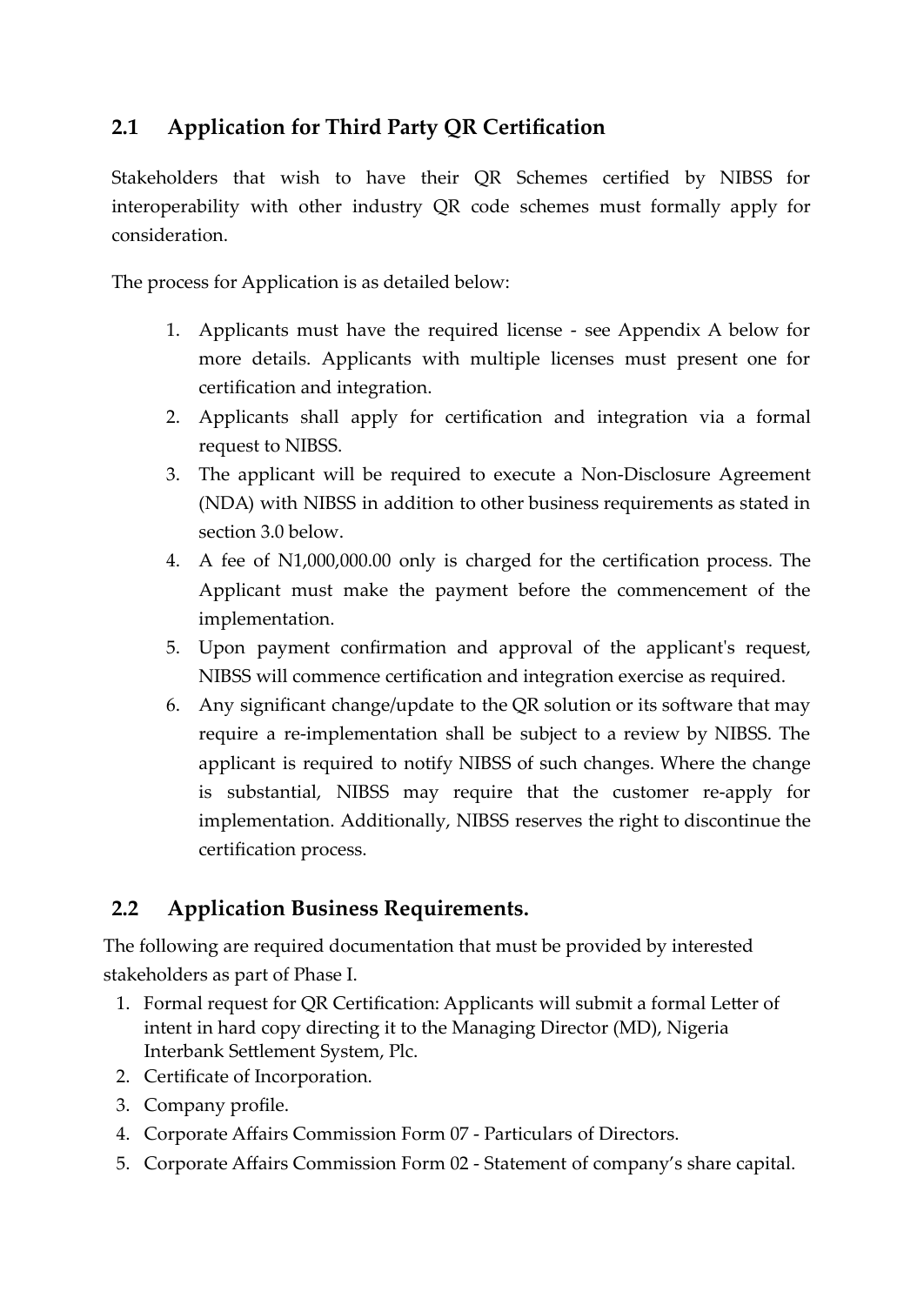- 6. Notice of situation of the address of the company.
- 7. Memorandum and Article of Association.
- 8. 3-year tax clearance certificate.
- 9. Solution documentation Technical Specification Document (API)
- 10. Completed Checklist.
- 11. Evidence of Certification fee payment.
- 12. Executed Non-Disclosure Agreement (NDA)

\* *Requirement 2-8 will not be necessary for DMBs and Card Schemes*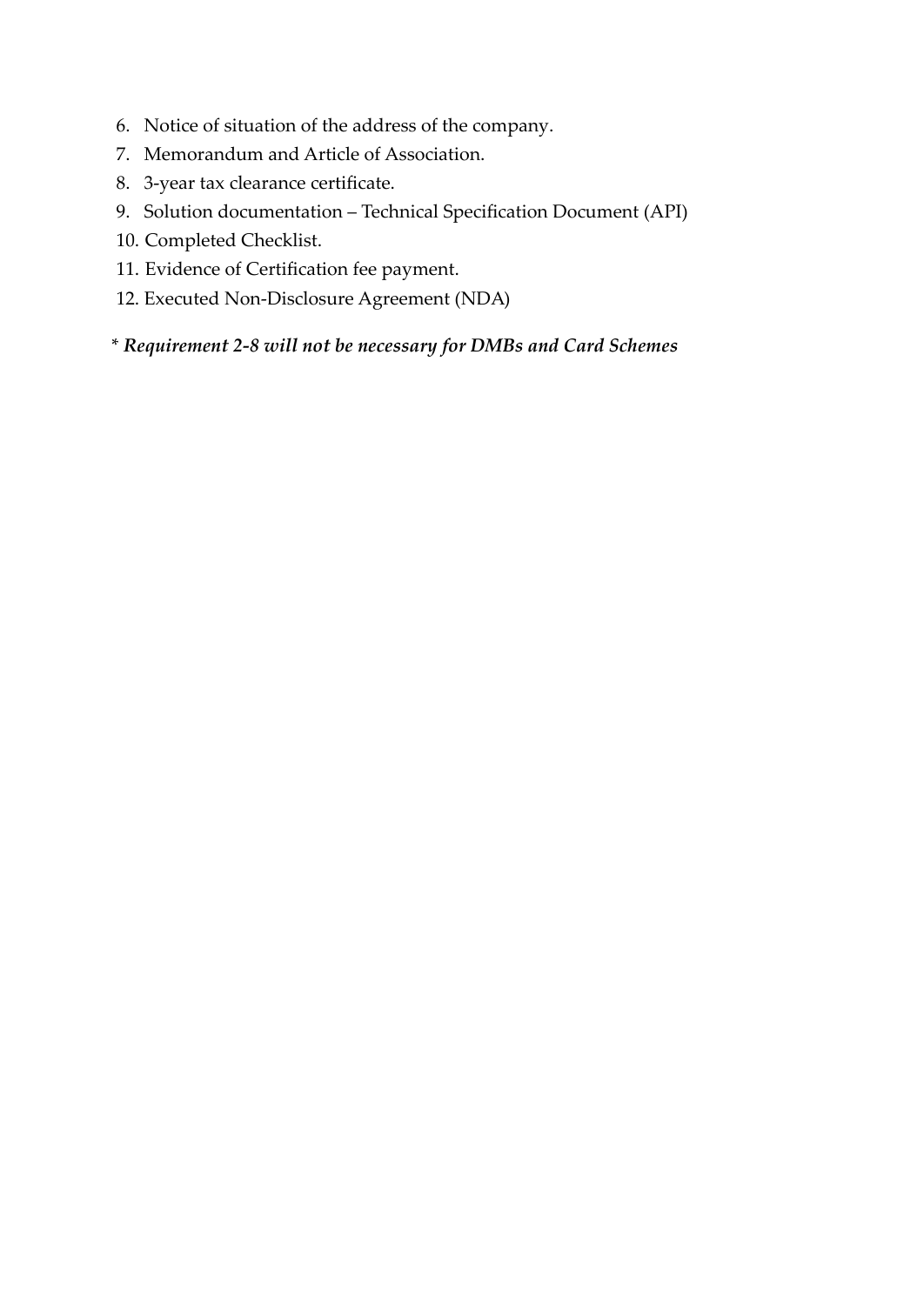

**Figure 2: Interoperability Process flow**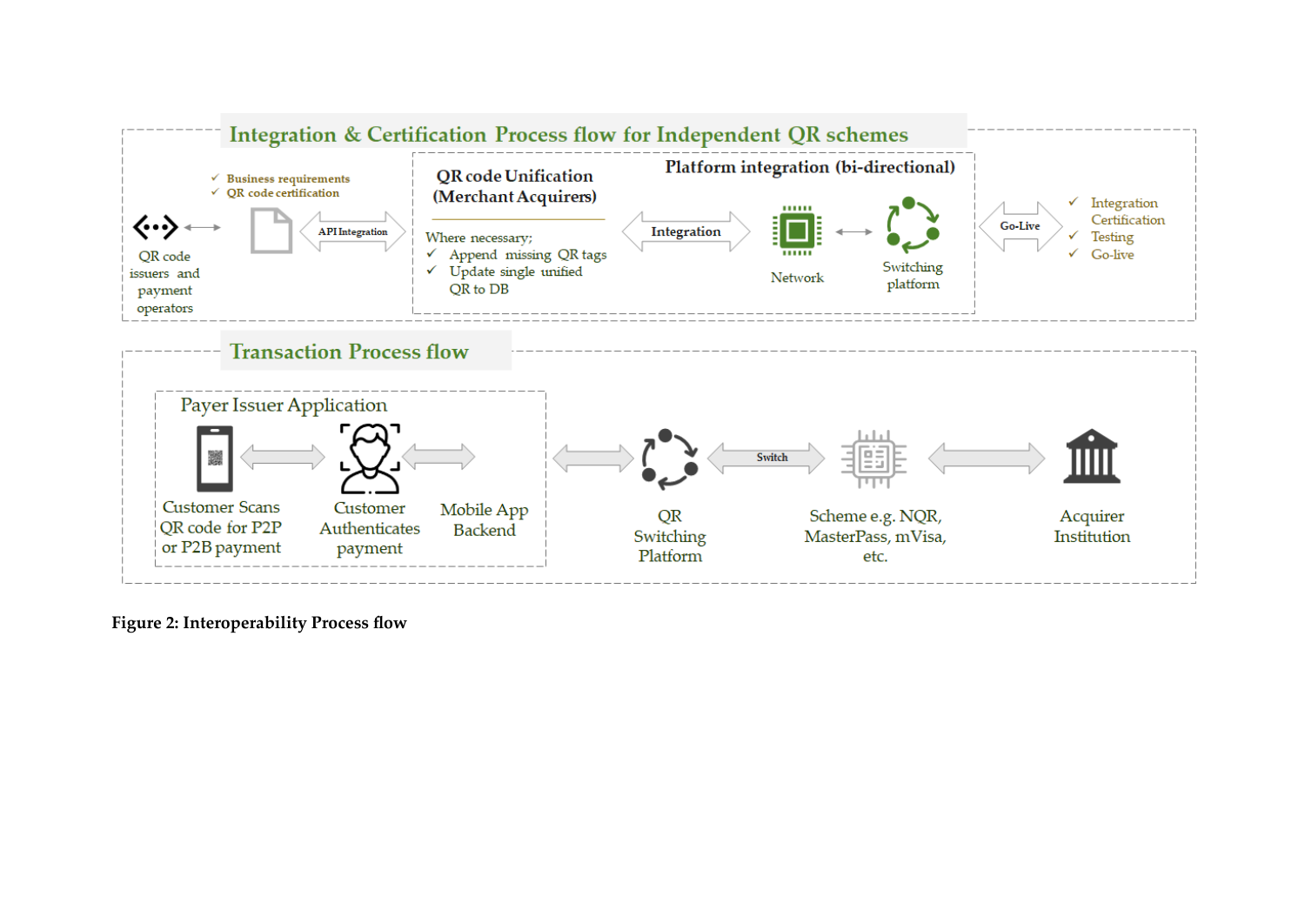#### <span id="page-7-0"></span>**4.0 Certification Process**

# **REQUIREMENTS CHECKLIST FOR QR CODE CERTIFICATION FOR APPLICANTS**

#### **INTRODUCTION:**

Applicants would be expected to fill the "Comments" section of the document confirming the items which are available and including "Not Applicable" if the requirement is not for the type of QR code or API being presented for certification.

#### **CHECKLIST FOR QR CODE FOR {NAME OF APPLICANT}. A. CERTIFICATION TEST CASES**

| S/N | <b>Test Cases</b>                | <b>Comment from</b> | <b>NIBSS Comment</b>  |
|-----|----------------------------------|---------------------|-----------------------|
|     |                                  | <b>Client</b>       | (Based on Evaluation) |
| 1.  | Confirm that Applicant's QR      |                     |                       |
|     | code scheme is compliant with    |                     |                       |
|     | <b>EMV QR Code specification</b> |                     |                       |
|     | for Payments Systems (EMV        |                     |                       |
|     | QRCPS - published by             |                     |                       |
|     | EMVCo in July 2019)              |                     |                       |
| 2.  | Confirm QR code scheme           |                     |                       |
|     | supports Merchant Presented      |                     |                       |
|     | Mode EMVCo specification         |                     |                       |

#### **B. CERTIFICATION REQUIREMENTS**

| S/N | Requirements                 | <b>Comment from Client</b> | <b>NIBSS Comment</b><br>(Based on |
|-----|------------------------------|----------------------------|-----------------------------------|
|     |                              |                            | Evaluation)                       |
| 3.  | Please provide sample QR     |                            |                                   |
|     | codes for certification      |                            |                                   |
| 4.  | Also, provide a sample QR    |                            |                                   |
|     | code generator for your      |                            |                                   |
|     | scheme to enable us validate |                            |                                   |
|     | continuous compliance with   |                            |                                   |
|     | EMVCo specifications.        |                            |                                   |
| 5.  | Confirm SLA has been         |                            |                                   |
|     | received and undergoing      |                            |                                   |
|     | execution.                   |                            |                                   |